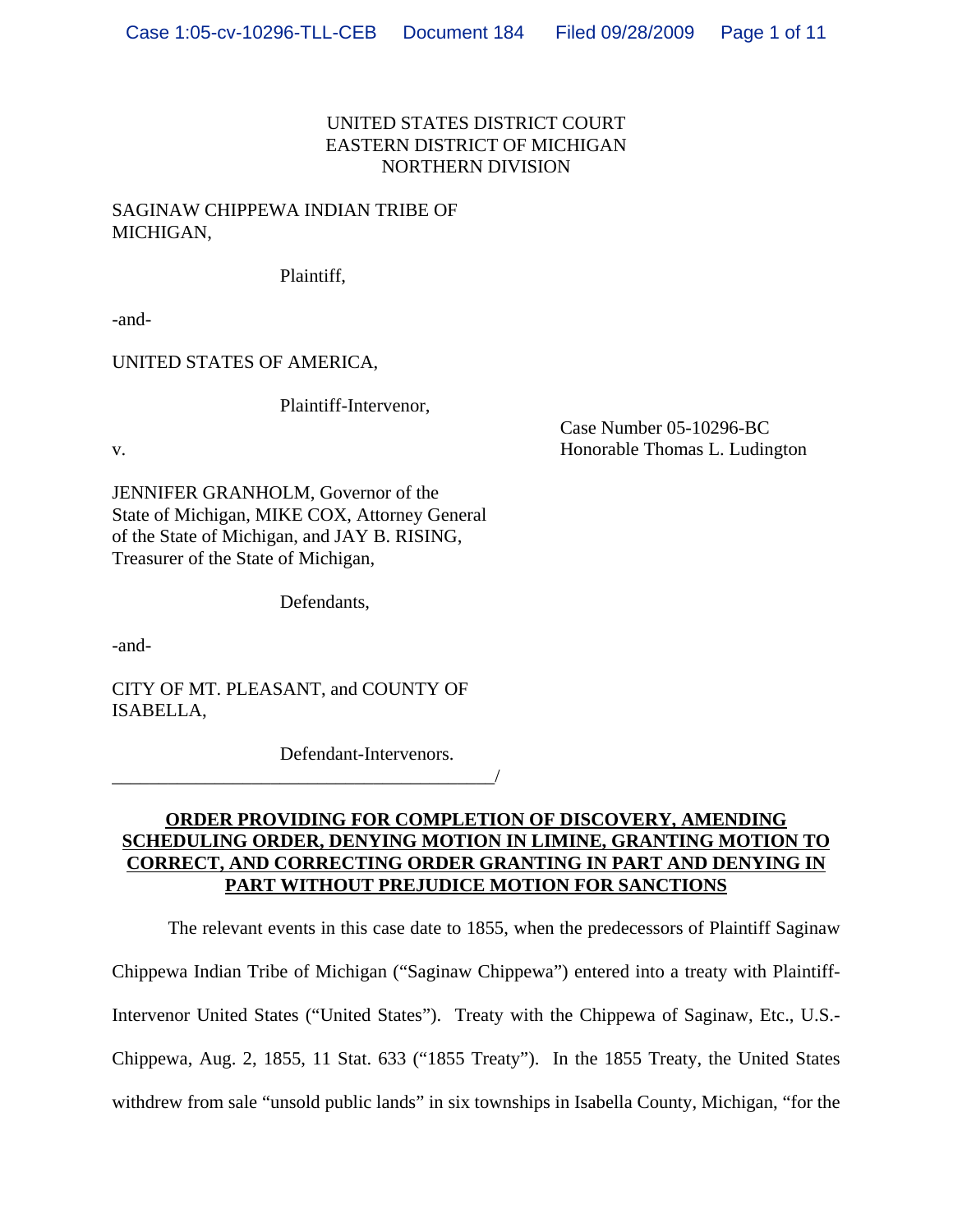benefit" of the Saginaw Chippewa. *Id.* at Art. 1. In return, the Saginaw Chippewa ceded to the United States "all the lands within the State of Michigan heretofore owned by them as reservations[,]" and discharged the United States from liability for the "price and value" of those lands. *Id.* at Art. 3. Nine years later, the parties to the 1855 Treaty entered into a second treaty, which modified the first by, inter alia, relinquishing the Saginaw Chippewa's ownership of property located adjacent to Saginaw Bay of Lake Huron. Treaty with the Chippewa of Saginaw, Swan Creek, and Black River, U.S.-Chippewa, Oct. 18, 1864, 14 Stat. 657 ("1864 Treaty").

The Saginaw Chippewa's complaint alleges that pursuant to the two treaties, the six townships became "Indian country" subject to the jurisdiction of the Saginaw Chippewa. Am. Cmpl. ¶ 1; [Dkt. # 17]. The complaint seeks declaratory and injunctive relief, requiring Defendant officials of the State of Michigan (collectively "Michigan" or "Michigan Defendants") to recognize the six townships as Indian country and "prohibiting [the Michigan Defendants] from enforcing Michigan state law against the [Saginaw Chippewa] and its members within" the six townships. *Id.*

Now before the Court are the parties varying proposals for an amended scheduling order, as discussed during an August 19, 2009 telephone conference [Dkt. # 179]; Michigan's motion in limine to exclude the Saginaw Chippewa's unnamed witnesses, which Michigan admitted was moot during the conference [Dkt. # 141]; the City of Mt. Pleasant's motion to amend or correct [Dkt. # 181] the Court's recent order granting in part and denying in part the Saginaw Chippewa's earlier motion for sanctions [Dkt. # 180]; and an objection to the City's most recent witness list, which generally objects to this Court's earlier order bifurcating the trial into separate stages for claims and defenses and, if appropriate, consideration of remedies [Dkt. # 183]. A brief discussion of the Court's earlier orders is merited, in an effort to better chart a path to resolution of the dispute.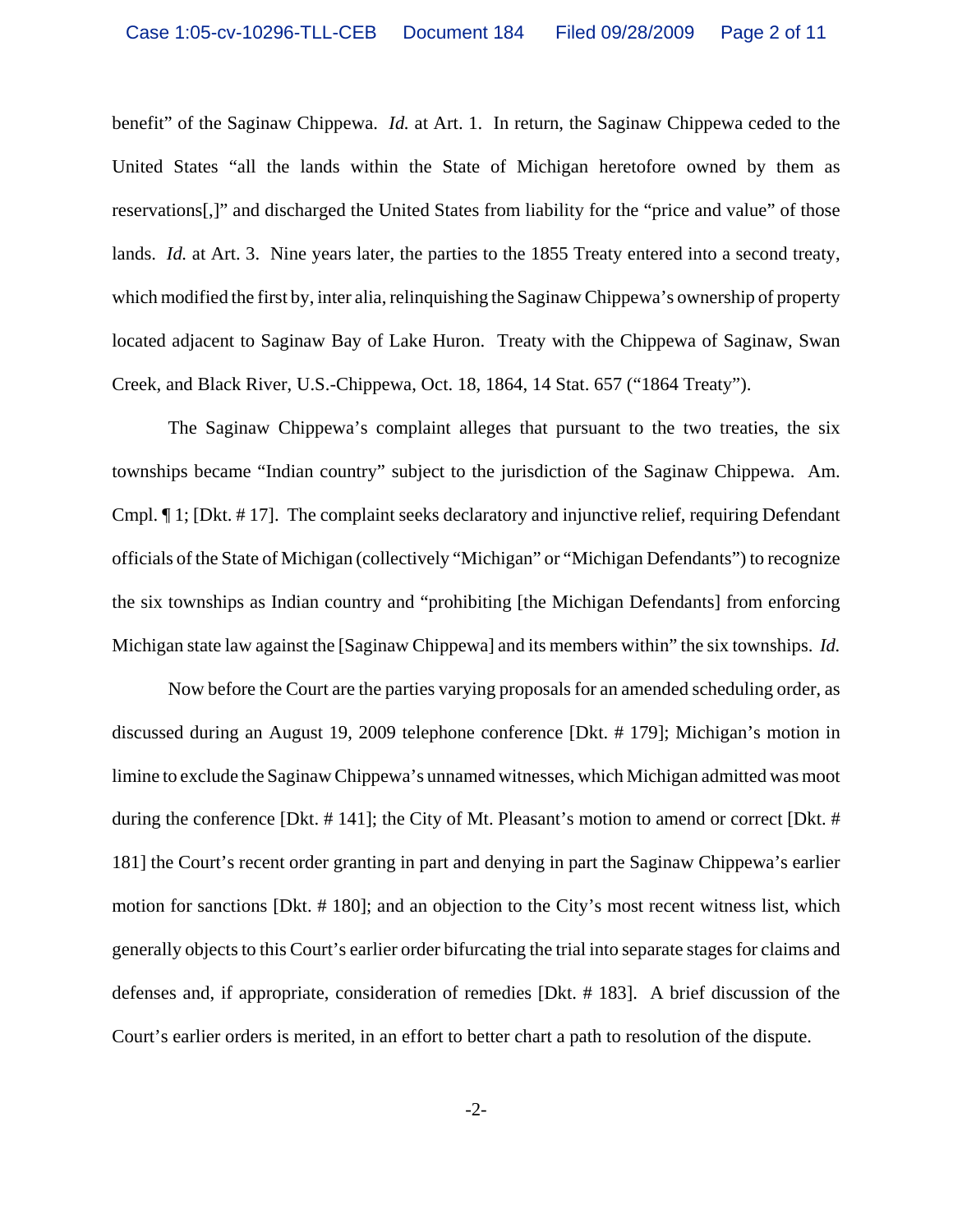I

As indicated earlier, resolution of this case will eventually require interpretation of two treaties, which were ratified by the United States Senate 150 years ago. Up to this juncture, however, the parties and the Court have not focused on the treaties themselves, but on ensuring that all interested parties have a seat at the table, and identifying and excluding the types of evidence that are clearly irrelevant to interpreting the treaties.

#### A

Beginning in mid-2006, the Court permitted a series of delays to permit the United States to consider the merits of the case [Dkt. # 22–25, 27–29]. The United States then requested to intervene as a plaintiff, endorsing the relief sought by the Saginaw Chippewa [Dkt. # 29], and was permitted to do so on November 1, 2006 [Dkt. # 31].

In September 2007, nearly two years after the case was filed, the City of Mt. Pleasant and Isabella County sought to intervene as defendants [Dkt. # 39, 41]. Unlike the United States' motion to intervene, which was unopposed, the City and County met with opposition from the United States and the Saginaw Chippewa (collectively "Plaintiffs"). Plaintiffs were concerned that permitting the City and County to intervene so late in the case would unnecessarily delay the litigation. *See* Op. & Order Granting City of Mt. Pleasant's & County of Isabella's Mots. to Intervene as Permissive Intervenors at 3; 9–12 ("Op. on Mot. to Intervene"); [Dkt. # 50]. At the time the motions to intervene were filed in September 2007, the expert witness reports, which are of critical importance, were due in a month, and discovery was scheduled to end in less than six months. Or. Granting Mot. for Modification of Case Management and Scheduling Order; [Dkt. # 37]. Reopening discovery and providing for additional expert witness disclosures pursuant to Rule  $26(a)(2)$  would significantly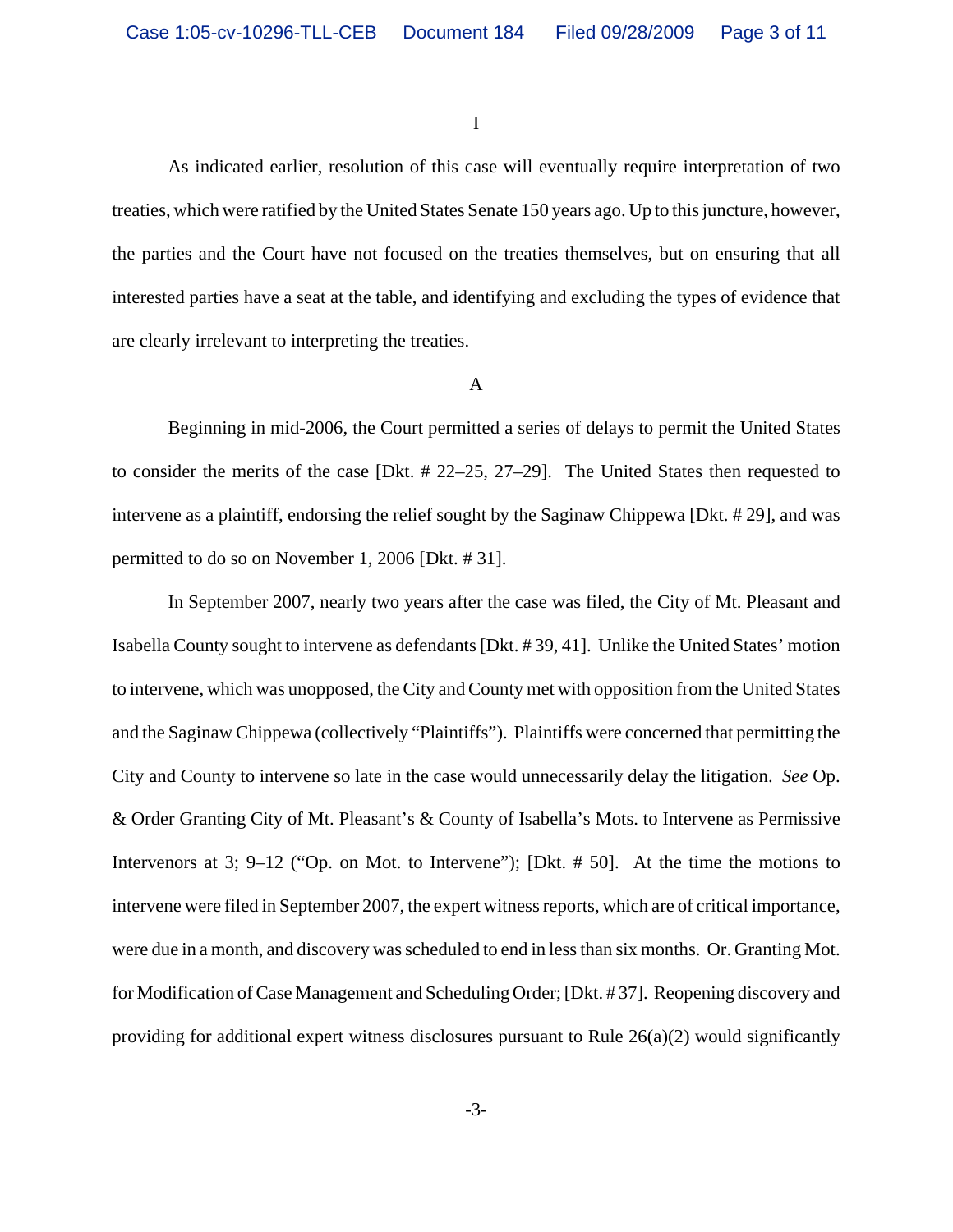delay the case. Recognizing Plaintiffs' concerns, the Court concluded that both the City and County could permissively intervene, Fed. R. Civ. P. 24(b), However, to avoid bringing "preparation of the case to a crawl," the City and County were "precluded from preparing individual expert reports" or calling their own expert witnesses. Op. on Mot. to Intervene at 9–11. The Court noted that the City and County have no "inherent power" and that they "derive their authority" from the State of Michigan, and as such, their interests were adequately represented by the existing state defendants and their experts. *Id.*

The City and County were also ordered to abide by a previously entered stipulation [Dkt. # 15], narrowing the issues in the case. *Id.* Specifically, the parties agreed in the stipulation that the "central issue" in the case was whether the six townships named in the treaties were "Indian country pursuant to federal law." *Id.* at 2. The Saginaw Chippewa also agreed to voluntarily dismiss the State of Michigan and an environmental quality official as defendants, to end their pursuit of remedies related to payment of state property taxes, and to refrain from advancing claims regarding jurisdiction over non-Indians present in the six townships. *Id.*

#### B

Moving to the second inquiry, the parties submitted two rounds of motion practice, which focused first on the admissibility of evidence supporting the Michigan Defendants' time-based equitable defenses, including laches,<sup>1</sup> and next on whether "jurisdictional facts" demonstrating the "justifiable expectations" of persons affected by the treaties were relevant to the interpretation of the treaties.2 *See* Op. & Order Granting Defs.' & Def. Intervenors' Mot. to Am. Answers, Granting

<sup>&</sup>lt;sup>1</sup>See City of Sherrill v. Oneida Indian Nation of N.Y., 544 U.S. 197 (2005).

<sup>2</sup> *See* Rosebud Sioux Tribe v. Kneip, 430 U.S. 584 (1977).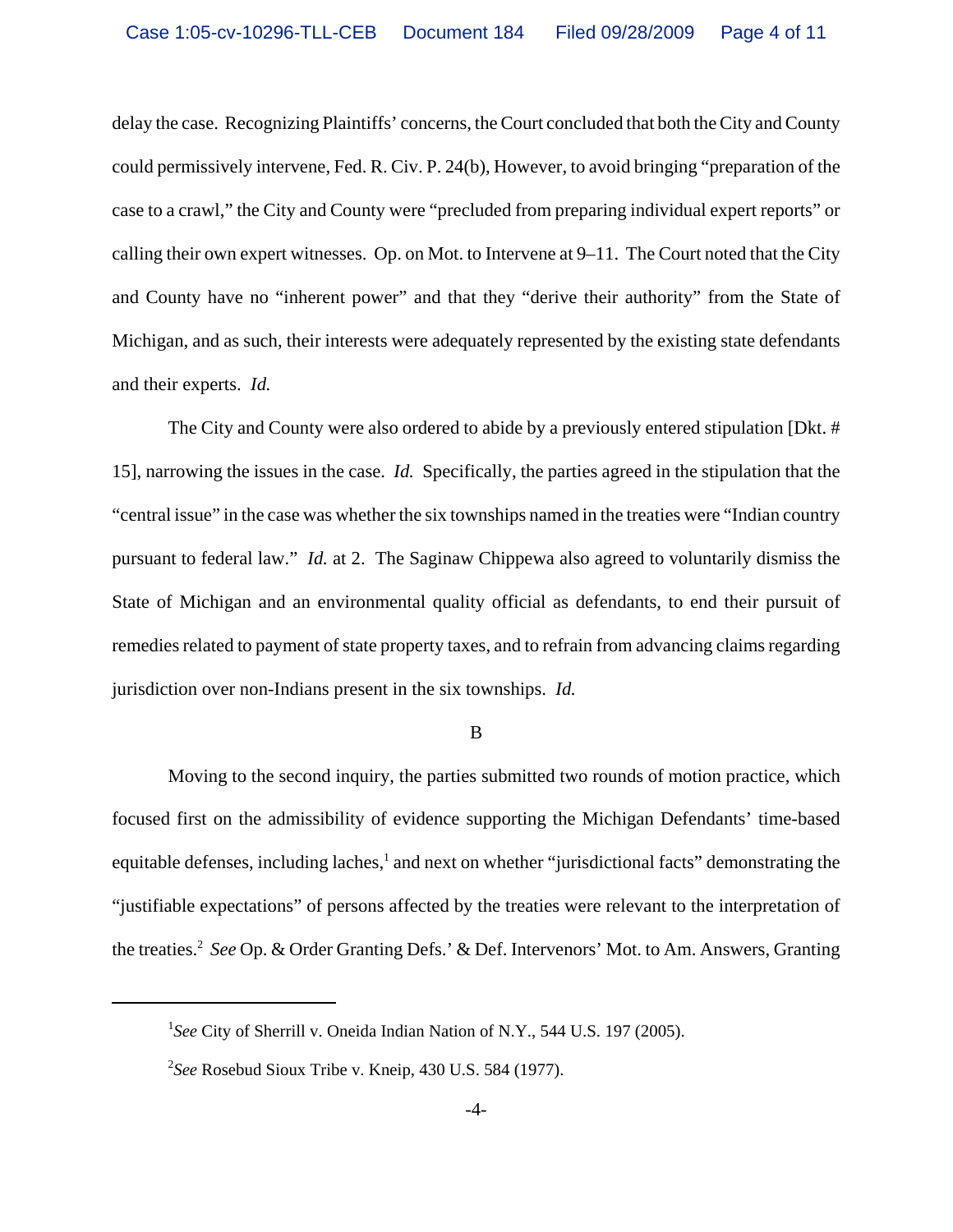the U.S.' Mot. in Limine & for Partial Summ. J., Granting Saginaw Chippewa's Mot. to Strike, Den. U.S.' Mot. to Strike Exs., Den. as Moot Mich.'s Mot. to File Sur-Reply, & Bifurcating Case on Court's own Mot. ("Laches Order"); [Dkt. # 121]; Op. & Order Granting U.S.' Mot. in Limine & Granting Saginaw Chippewa's Mot. to Strike ("*Rosebud Sioux* Order"); [Dkt. # 161].

In the Laches Order, the Court decided that the Michigan Defendants' time-based equitable defenses were inapplicable, and concluded that the "testimony and proofs offered in support of these affirmative defenses [were] irrelevant." Laches Order at 40. The Court distinguished *City of Sherrill v. Oneida Indian Nation of N.Y.*, 544 U.S. 197 (2005), where time-based equitable defenses were held to bar suit, based on the fact that the character of the claims and the remedies sought in this case were distinct from those sought in *Sherrill*. Laches Order at 37–40.

In *Sherrill*, the Oneida Indian Tribe had ceded 100,000 acres of land to the State of New York in 1795, and sought a declaration that the 200-year-old transaction had violated a federal statute, as well as an injunction against local taxation of portions of that land which had been recently reacquired by the tribe. 544 U.S. at 197–99. By contrast, the Saginaw Chippewa are not seeking to avoid local taxation or disrupt the title to land in the six townships. Rather, their suit asks for a declaration that they retained rights to self-government under the 1855 and 1864 treaties. Laches Order at 38. Unlike in *Sherrill*, the remedy sought by Plaintiffs is not predicated on reversing an ancient wrong for the benefit of a modern real estate transaction, it is simply a request for a declaration that the Saginaw Chippewa have retained jurisdiction over historic tribal land. Consequently, the Court resolved that Defendants were not entitled to introduce evidence of the contemporary character, use, and governance of the land to support a time-based equitable defense.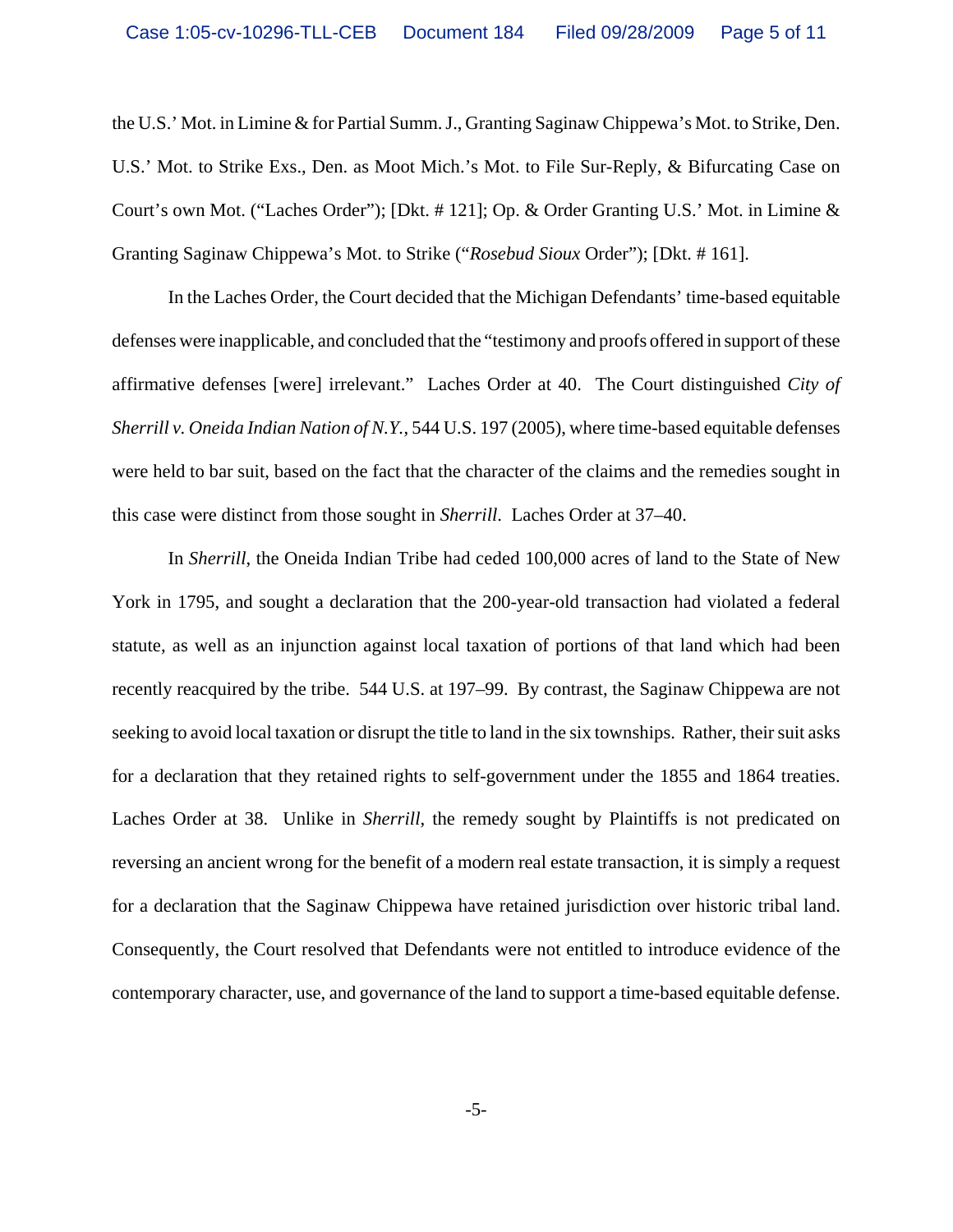Next, in the *Rosebud Sioux* Order, the Court addressed the question of whether such evidence, referred to as "jurisdictional facts," was nevertheless "admissible as instructive of the parties' intentions as to the treaties themselves." *Rosebud Sioux* Order at 6; *see also Rosebud Sioux Tribe v. Kneip*, 430 U.S. 584 (1977) (holding that so-called jurisdictional facts may be relevant to the determination of whether Congress intended to diminish the size of an Indian reservation via a series of four enactments). The Court distinguished *Rosebud Sioux*, noting that while it supported the "general notion that jurisdictional facts illuminate the 'understanding' of the affected parties . . . with respect to the interpretation of a later congressional action," such facts cannot assist in interpreting a treaty because a treaty is a negotiated agreement, like a contract, while a congressional enactment is a unilateral pronouncement. *Rosebud Sioux* Order at 11. Therefore, in a case such as this, where no subsequent congressional action is implicated, the intentions of outside parties, as demonstrated by jurisdictional facts, are irrelevant. *Id.*

In short, jurisdictional facts—information about the post-treaty conduct of the people living in the six townships and the government agencies exercising jurisdiction and providing services in the area—would be relevant if the Court were addressing the question of whether a later act of Congress diminished the size of the reservation as set forth in the treaties. But the state, city, and county, unlike Congress, have no power to diminish the size of the reservation. Consequently, their contemporary impressions about the existence, size, and location of any reservation, as inferred from their actions and the actions of their constituents, are not relevant to the question of whether the treaties identified the six townships as Indian country. The most important evidence is, of course, the language of the treaties themselves, and evidence that tends to demonstrate how the signatories to those treaties understood their language in 1855 and 1864.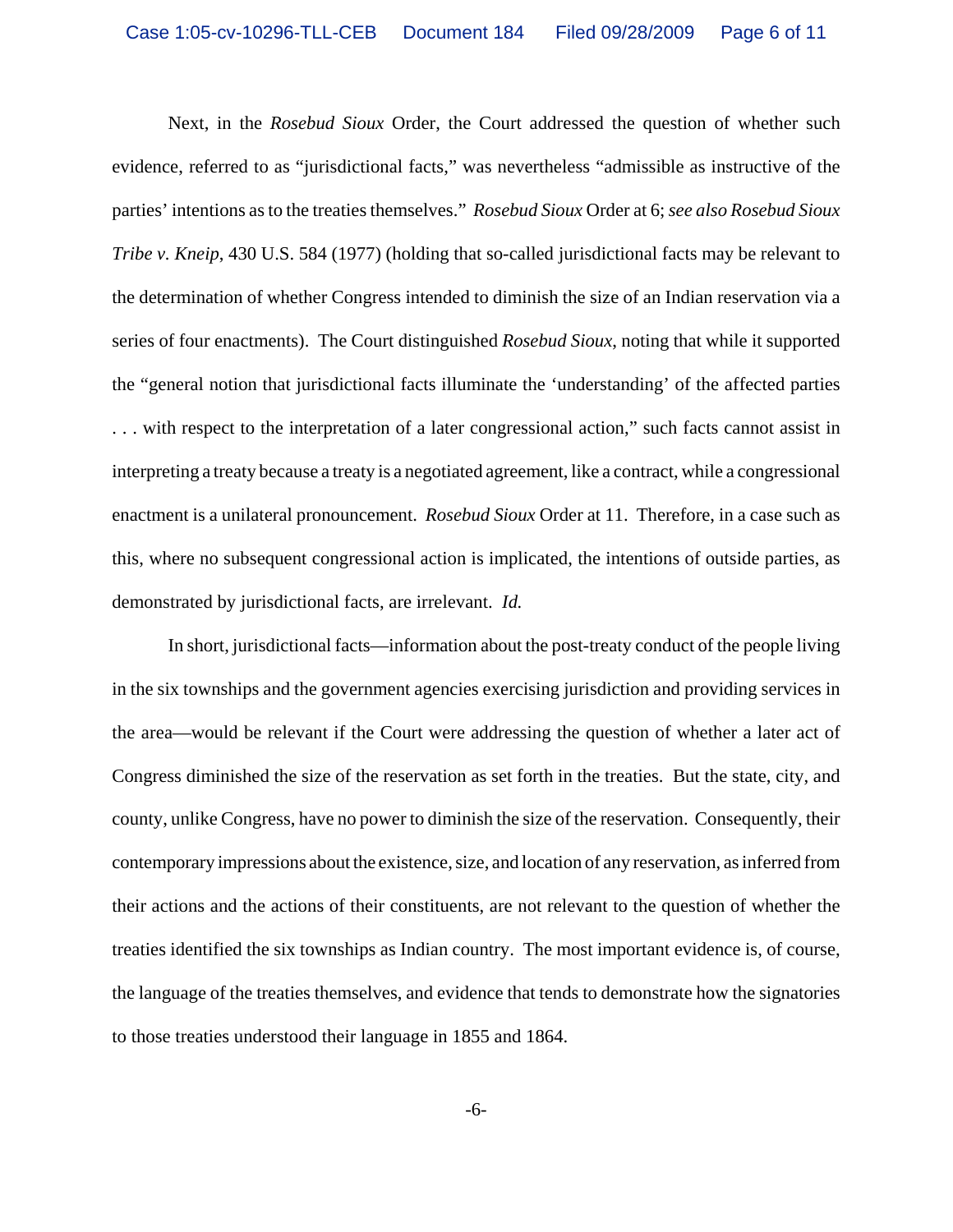II

In the most recent order in this case [Dkt. # 180], the Court granted in part and denied in part without prejudice Saginaw Chippewa's motion for sanctions [Dkt. # 168, 173, 175], which was filed in response to the City of Mt. Pleasant's third amended witness list. The order provided that the Court would "preclude" the City from identifying any Phase I witnesses under the Court's "inherent authority to impose sanctions." *See Hill v. Mr. Money Finance Co.*, 309 F. App'x 950, 967 (6th Cir. 2009). But it later directed the City to file a fourth amended witness list, consistent with all previous orders, and accompanied by "a succinct explanation of the witnesses' intended testimony and the relevance of the testimony to the defenses developed by the State of Michigan . . . ." As the City emphasized in its motion to amend or correct the order [Dkt. # 181], defenses developed by Michigan will be addressed in the first phase of the trial, so if the City is precluded from calling Phase I witnesses, it will necessarily be prohibited from calling witnesses to address Michigan's defenses. The inconsistency in the order requires clarification.

In an attempt to comply with the Court's order, the City filed a fourth amended witness list [Dkt. # 182] on August 24, 2009 that names only Phase II witnesses. The listed witnesses primarily consist of current and former city officials, including city managers, court clerks, a city attorney, and a city public works director. According to the descriptions provided by the City, those witnesses would testify primarily to the types of jurisdictional facts that the Court has held are not relevant during Phase I, but may be relevant if a remedial phase is required. Other witnesses listed by the city include state, county, and tribal officials, who would also offer jurisdictional fact evidence. The City's list also includes two of Michigan's experts, and Greg Benford, of Isabella Abstracts.

In response to the City's fourth amended witness list [Dkt. # 182], the Saginaw Chippewa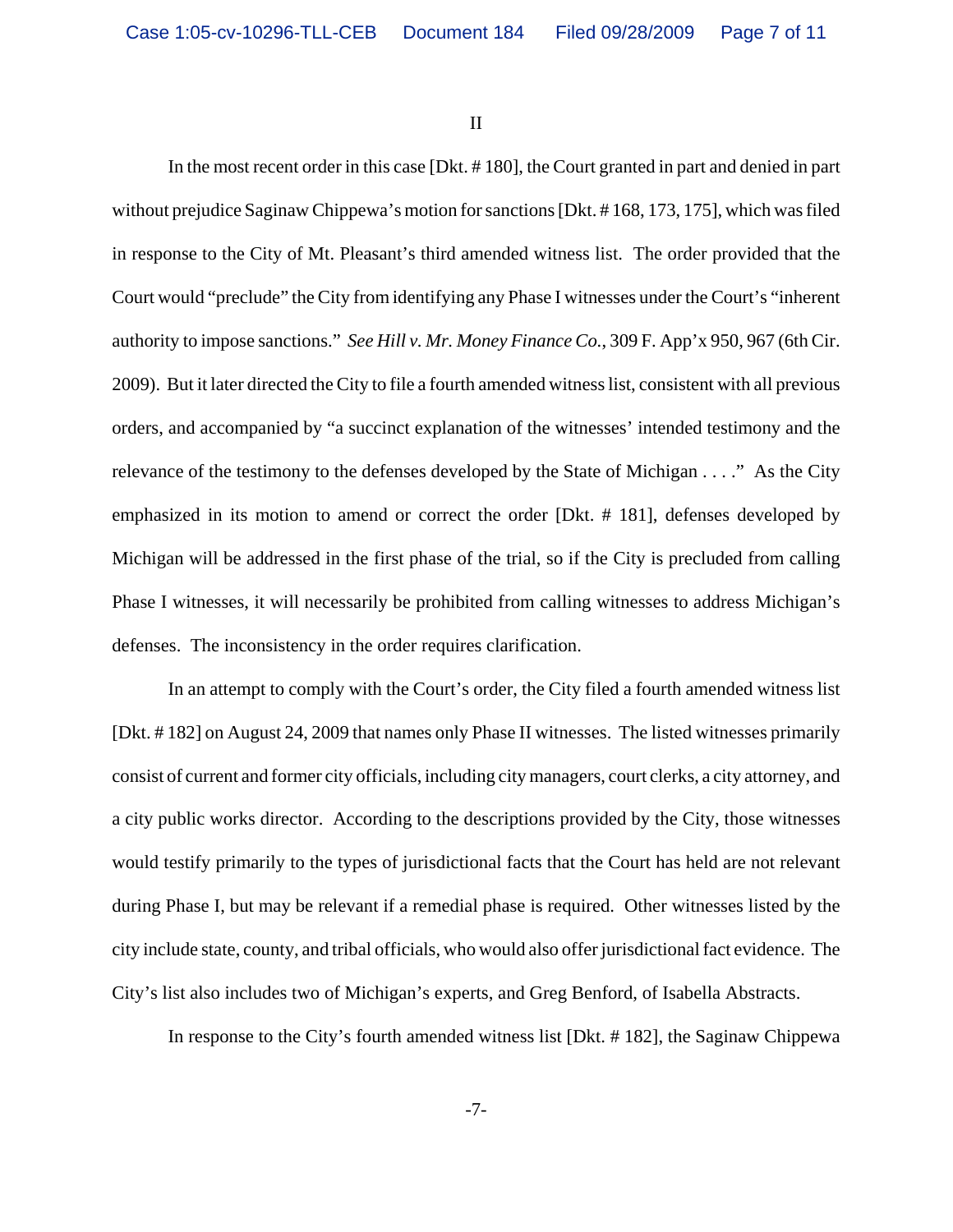filed another objection [Dkt. # 183], arguing that the witnesses on the City's list still do not comply with the Court's Laches and *Rosebud Sioux* Orders, and perhaps more significantly, that the Court erred in deciding to bifurcate the trial into two phases.

As stated in its Witness Challenges last November, the Tribe agrees with the United States in questioning the utility of a remedial phase of this case. The Tribe and the United States have asked the Court to declare what the boundaries of the Tribe's reservation are, and the Tribe has asked the Court to enjoin the Defendants from taking actions inconsistent with the reservation status of lands within the reservation boundaries. If the Court determines that the exterior boundaries of the reservation run the course of the six townships described in the Treaties of 1855 and 1864, then 18 U.S.C. § 1151(a) mandates that all lands within the reservation are Indian Country, and the remedy is to apply federal law by issuing the requested injunction—no more and no less.

Objection to City of Mt. Pleasant's Fourth Am. Witness List at 1–2; [Dkt. 3 183].

The Saginaw Chippewa may be right—the remedy, *if one is merited*, may be no more than a declaration that the six townships are Indian country and an associated injunction with respect to future conduct. But any discussion of the appropriate remedy must await a conclusion as to whether the six townships are Indian country at all. If they are not Indian country, there will be no remedial phase, and if they are Indian Country, the Court will then decide whether a Phase II is necessary to fashion a remedy.

Moreover, although the City's witness list does not identify Phase I witnesses, the descriptions accompanying it suggest that a few of the witnesses may be able to provide testimony relevant to Phase I. Earlier orders, while focused primarily on expert witnesses, contemplated that a number of lay witnesses might be necessary during Phase I to authenticate records used in cross examination of experts. For example, the City's first witness, Greg Benford, has compiled abstracts and deeds from the six townships dating to 1850. *See* City of Mt. Pleasant's Fourth Am. Witness List at 2–4; [Dkt. # 182]. Mr. Benford may not offer opinion testimony, because the City is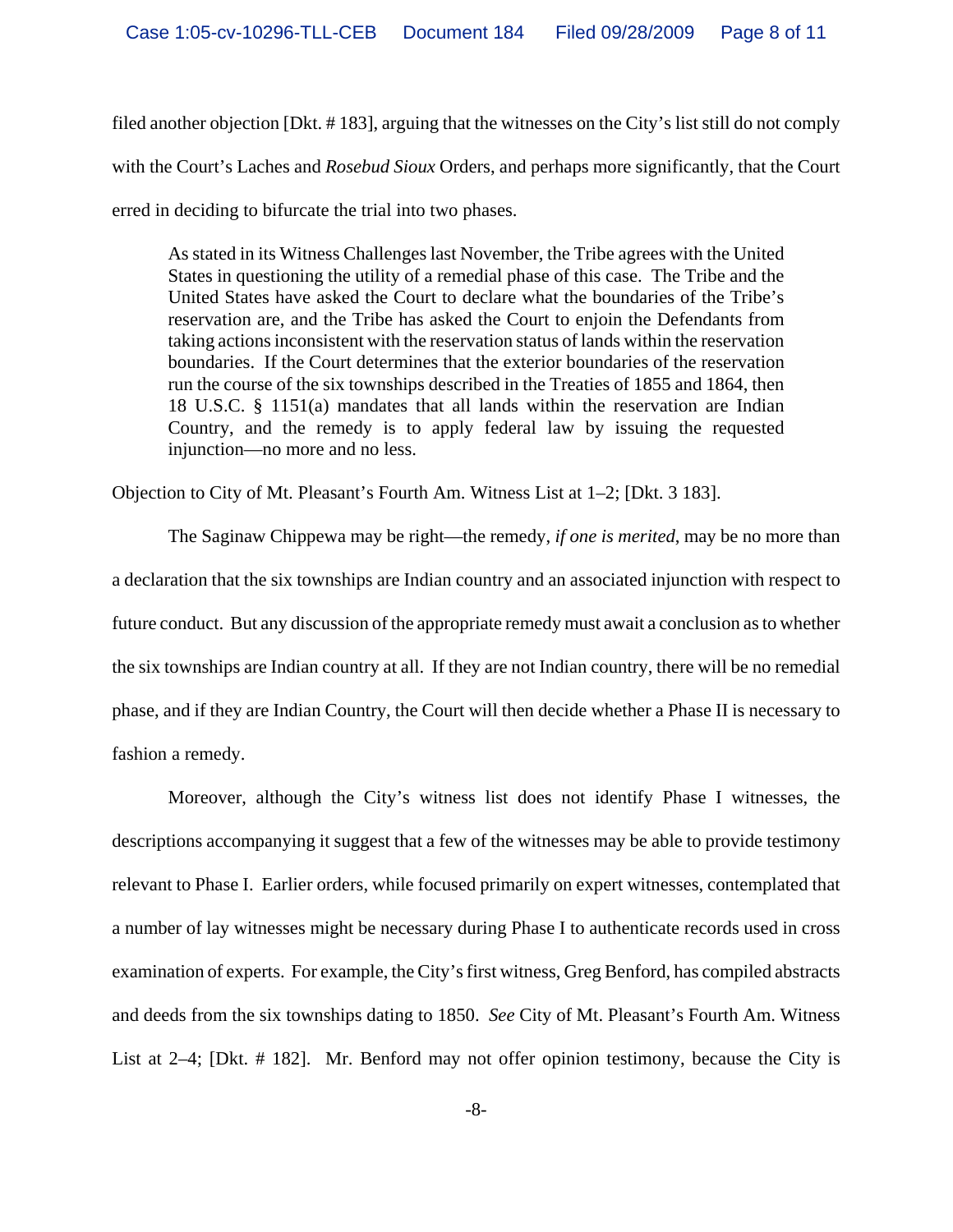precluded from calling experts, but the City may nevertheless call him during the first Phase of the trial to authenticate historic records that may then be used to impeach the Plaintiffs' experts. State expert Anthony C. Olkowski could serve as a similar witness for the City. The City may not call or examine him as an expert, but they may call him to authenticate maps or other geographic records, not already in evidence,<sup>3</sup> that may then be used to cross examine Plaintiffs' experts. Accordingly, all parties shall have an opportunity, if they choose, to amend their witness lists by October 14, 2009 to include Phase I lay witnesses of the type anticipated by this order.

### III

It is time for this case to move forward. It has been pending for nearly four years, and is the oldest open case on the Court's docket. *See* Civil Justice Reform Act, 28 U.S.C. §§ 471–82,  $476(a)(3)$  (requiring that cases which have not been terminated within three years of filing be disclosed to the public in a semiannual report). Expert reports are complete, and the parties indicated during the August 19, 2009 telephone conference that all other discovery is nearly complete. The parties also indicated that a trial date during the summer of 2010 will work best because many of the expert witnesses are academics who have teaching duties at other times of the year. With that in mind, the Court will reopen discovery until November 23, 2009 and issue a new scheduling order that the Court anticipates will serve as a blueprint for moving the case toward resolution.

It should also be noted, however, that the Court has not yet seen the expert reports or *Daubert* motions, and depending on the content of those papers, amendments to the scheduling order

<sup>&</sup>lt;sup>3</sup>Some of these records or documents may not even be admissible, due to hearsay or other problems. Yet if they are "of the type reasonably relied upon by experts in the particular field" they may be used as a basis for the expert's opinion and for cross examination. Fed. R. Evid. 703.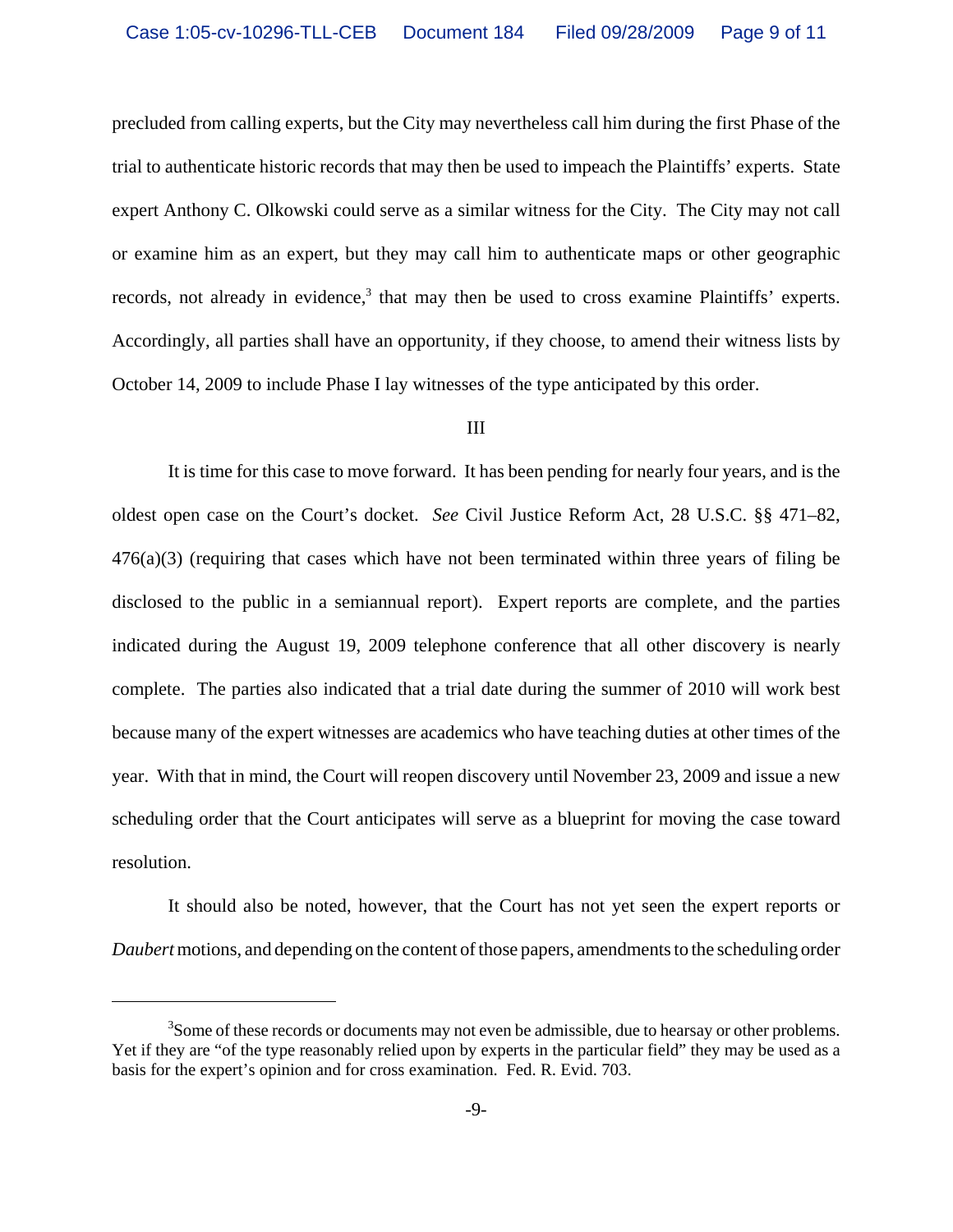may be required. The Court must, of course, develop this scheduling order with little information about he merits of the case and the proofs the parties will seek to offer. It is with that understanding that the Court also acknowledges that further attention may be needed to scheduling concerns, and invites the parties to accept responsibility for consensual resolution of these matters, and in default, the parties motions as necessary.

IV

Accordingly, it is **ORDERED** that discovery relevant to Phase I only is reopened and may continue until **November 23, 2009**.

It is further **ORDERED** that all parties may submit an amended witness lists consistent with this and all other orders on or before **October 14, 2009**.

It is further **ORDERED** that the scheduling order is **AMENDED** as follows:

- *Daubert* motions, and accompanying expert reports, shall be filed on or before **November 23, 2009**. The parties are **DIRECTED** to submit the reports electronically in a format convenient for the Court to review.
- Dispositive motions shall be filed on or before **February 1, 2010**.
- Responses to dispositive motion shall be filed on or before **March 3, 2010**.
- Replies to responses to dispositive motions shall be filed on or before **March 18, 2010**.
- Nondispositive motions shall be filed on or before **June 30, 2010**.
- The final pretrial conference will be held on **July 20, 2010 at 2:30 p.m.**
- Trial will begin on **August 10, 2010 at 8:30 a.m.** at the United States Courthouse in Bay City, Michigan, and is expected to last three weeks.